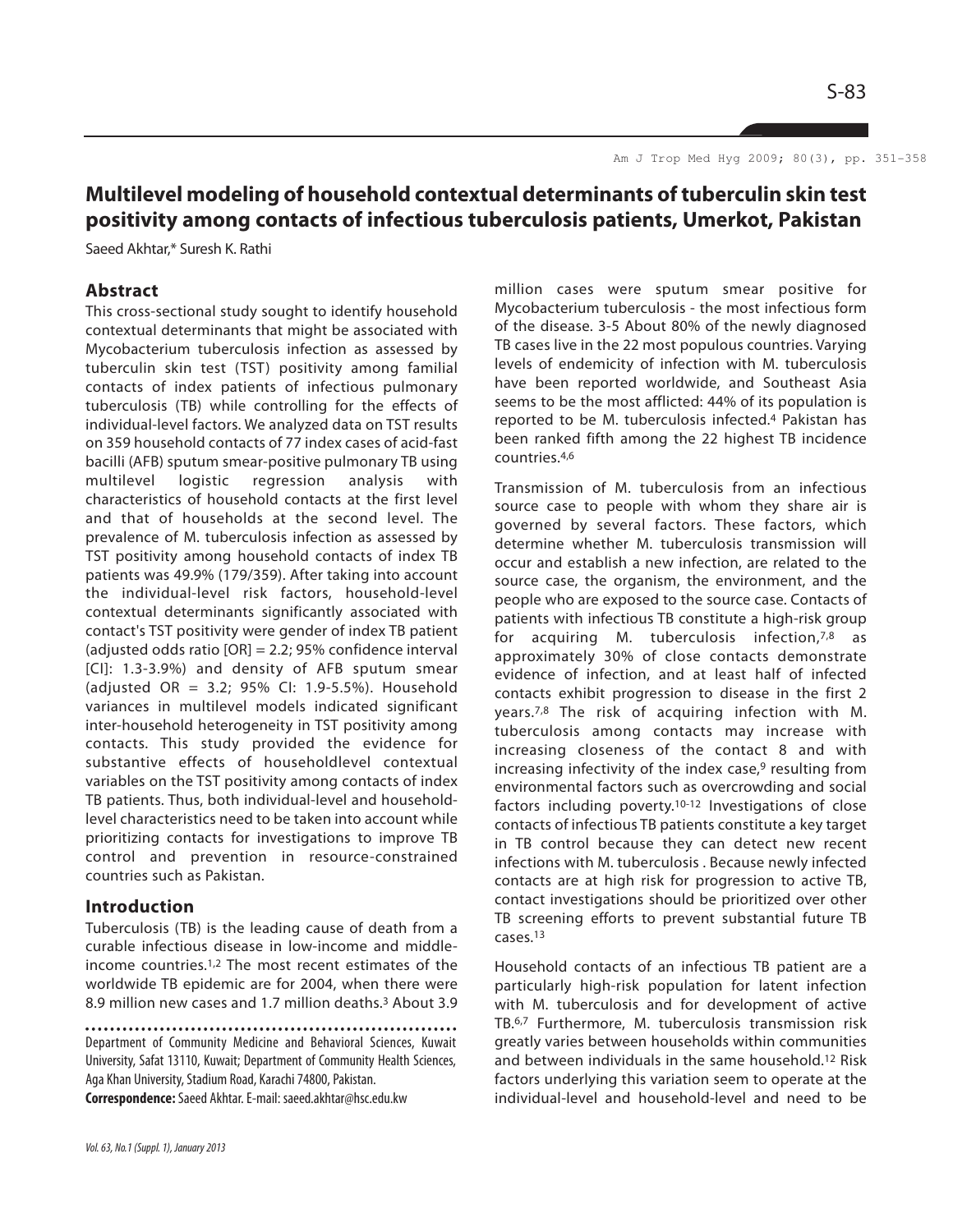taken into account while planning rationale preventive measures. Hitherto, only a limited number of studies have evaluated the risk factors associated with acquiring infection with M. tuberculosis among household contacts of index cases of pulmonary TB.8,14- <sup>16</sup> However, to our knowledge, thus far none has quantified simultaneously in a multilevel setting, the relative contributions of host (individual-level) and householdlevel factors in the M. tuberculosis transmission among the household contacts of infectious index TB cases. Therefore, the primary goal of this study was to identify householdlevel factors that might be associated with tuberculin skin test (TST) positivity while controlling for the effects of individuallevel factors so that we could explain the inter-household heterogeneity in TST positivity among familial contacts of index patients of infectious pulmonary TB in a resource-constrained setting of Umerkot, Pakistan.

# **Study Population and Methods Study design, Setting, and Study Population:**

The study procedures, including a description of study design, setting, and study population, have been described elsewhere,<sup>15</sup> and are briefly outlined here. A cross-sectional study was conducted during August and September 1999 in Umerkot, a remote district of Sindh Province covering an area of 5,608 km 2 with a population around 0.7 million, 83% of whom live in rural areas. Topographically the Umerkot district has two distinct parts, i.e., the irrigated area in the north-west and rain-fed desert in the south-east. Agriculture is the main occupation in the area. About 57% of the housing units are single room houses with an average household size of 5.4 persons. The Muslims constitute 51% of the total population of the district and about 90% of the people speak Sindhi.<sup>17</sup>

Our study site, the Umerkot Taluka an administrative subunit of district Umerkot, has a population of about 0.3 million. The local health care system includes a government health center, a non-governmental organization clinic, namely Umerkot Anti-tuberculosis Association (UATA) clinic, and about 20 private clinics. Tuberculosis control is provided for most patients of this study area by UATA clinic. The majority of patients are diagnosed and treated as outpatients. Our study population comprised household contacts of index TB patients in Umerkot Taluka. The index TB case was defined as the first member of the household, aged 15 years or more, presented and registered for TB treatment at the UATA clinic, and had at least one sputum smear positive for acid-fast bacilli (AFB). The initial TB diagnosis in the index case at UATA clinic is based on the combination of two or more methods, including TST, chest radiography, AFB sputum-smear status, and bacterial culture. 18,19 The household contact was defined as any person who was over 3 months of age, had lived in the same house as the index case for at least 3 months, and had slept in the same house for at least 4 nights per week on an average, throughout the 3-months period.<sup>19</sup>

# **Selection of Index Cases and Household Contacts:**

For the estimation of prevalence of M. tuberculosis infection among household contacts of index TB cases, we intended to include 385 contacts of 77 index cases based on the following assumptions; estimated prevalence of M. tuberculosis infection (assessed by TST positivity) among household contacts of infectious TB cases as 0.5 with a bound on error of 0.05 at a significance level of 0.05. 20 This sample size was also sufficient for identification of factors associated with TST positivity with an odds ratio  $(OR)^3$  2 and study power of at least 80%.<sup>21</sup>

A list frame of 680 TB cases maintained at UATA clinic was used to select a simple random sample of 77 TB index cases. Using the Ziehl-Neelson staining method,<sup>22</sup> each selected TB case was screened for AFB in three sputum samples taken one on spot and two on two consecutive days in early morning. If a TB case turned out to be AFB smear positive on at least one sputum smear, that case was enrolled as an index TB case and interviewed. If a registered TB case turned out to be AFB sputum smear negative or selected patient declined to participate in the study, then the next TB case in the list frame was contacted and the screening procedure conducted. During the first visit of the household for enrollment of contacts of an infectious TB index case, verbal informed consent was obtained from all the persons 12 years of age or more and from the parents of household contacts less than 12 years of age who fulfilled our contact definition. The study protocol was reviewed and approved by the departmental ethical review committee.

## **Tuberculin Skin Test and Data Collection:**

In addition to one of the authors (SKR), three (two male and one female) medical graduates were recruited for interview purposes. They had at least two years of experience in the field since their graduation. All were quite fluent in Sindhi. SKR briefed the interviewer team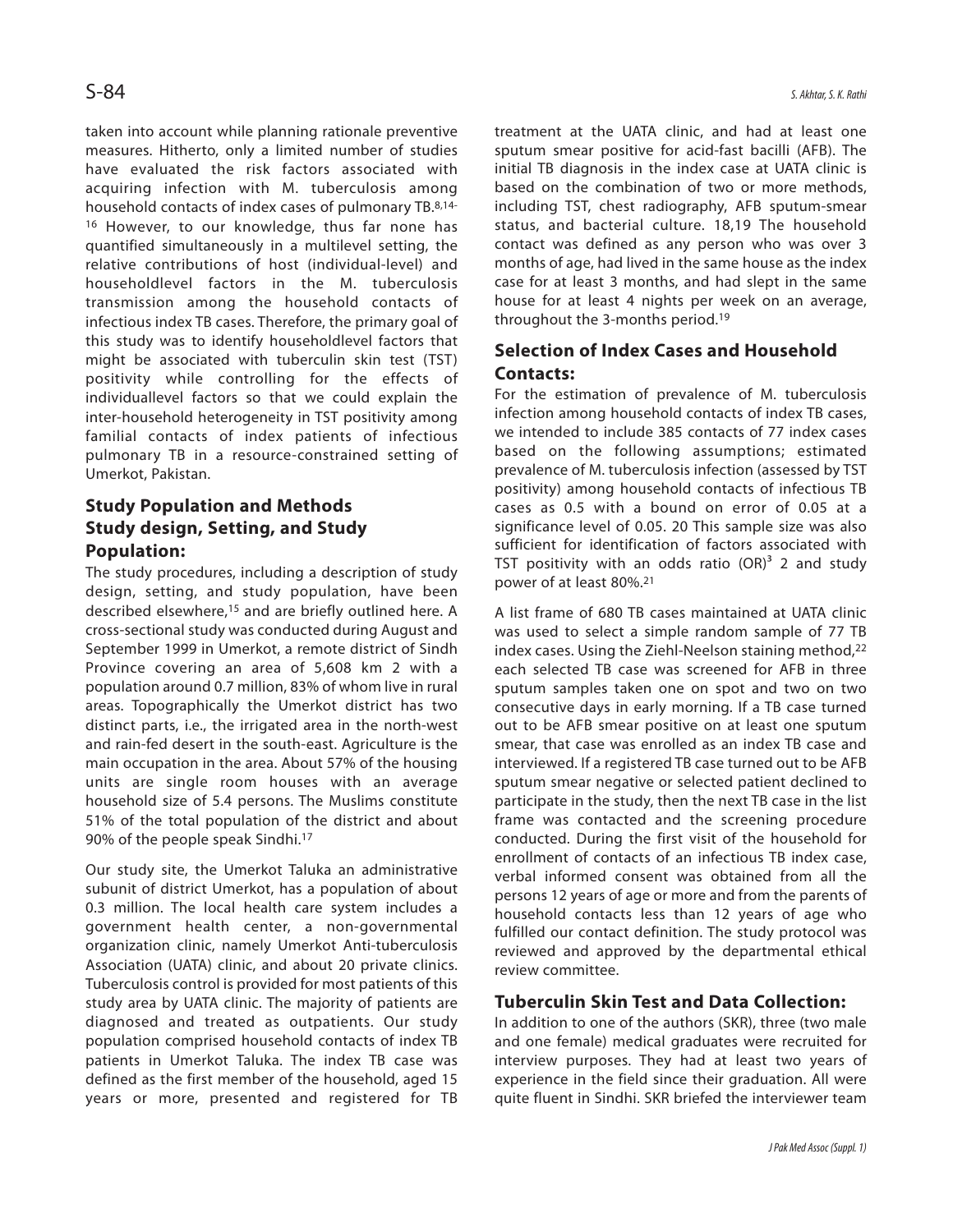on the interviewing process during the training session, which included seeking the consent of the subject, being polite and considerate, standardize delivery of questions, recording the responses, and performing the TST. A predesigned and pre-tested questionnaire was used to collect data on potential risk factors from the index case and from household contacts. The information on household-level variables was collected from the head of household or his/her representative on the day of performing TST. For the household contact of age < 12 years, mother/guardian answered the questions on behalf of the contact. The bacillus Calmette-Guérin (BCG) vaccination records were not available for most of the contacts. Therefore, BCG vaccination status was assessed through physical examination for the presence or absence of BCG scar. The reported sensitivity of BCG scar, as an indicator of BCG vaccination status, was 98.5% when evaluated using the vaccination card as a gold standard.<sup>23</sup>

Household contacts of an index TB case were subjected to TST using mantoux method, a recommended technique for mass screening of M. tuberculosis infection in epidemiologic studies.24,25 It was performed on the volar aspect of the forearm with 0.1 mL of Tubersol (purified protein derivative [PPD-RT 23],<sup>5</sup> tuberculin units; Connaught Laboratories, North York, Ontario, Canada). Contacts were visited again 72 hours later to read the TST. During that visit any household contact not present on the first visit was also interviewed and subjected to TST and revisited 72 hours later to read the result. At the most, we made three visits to read the TST results. The BCG unvaccinated household contact of index case was considered M. tuberculosis infected, if his/her skin induration was 10 mm or more at 72 hours post-TST. For BCG vaccinated household contacts, a cut-off value of 15 mm or more at 72 hours post- TST was used as an indication of M. tuberculosis infection.25,26

#### **Statistical Analysis:**

Descriptive statistics and univariable analysis. We previously published descriptive statistics on the individual- level variables and their univariable associations with TST positivity of household contacts of index TB patients.<sup>15</sup> We computed the descriptive statistics and evaluated univariable associations with TST positivity for household contextual variables, which included the epidemiologic and clinical characteristics of the index TB case as well as social (total monthly household income) and environmental factors (i.e., crowding).

### **Multilevel Modeling:**

Because of the hierarchical structure of the data, household contacts of AFB smear positive index TB patients nested within households and the possibility of intrahousehold correlation regarding the likelihood of TST positivity, we used multilevel logistic regression analysis.<sup>27</sup> Multilevel models are generally used to simultaneously examine the effects of group-level and individual-level variables on individual- level outcomes. A series of multilevel models were fitted with characteristics of familial contacts at the first level and household contextual effects at the second level. Parameters were estimated by constructing generalized linear models (GLM) using second-order penalized quasi-likelihood (PQL) and second-order linearization with a binomial distribution assumption and a logit link. In model A (null model), the variation in TST positivity was modeled by random intercept. In model B, we fitted the main effects of the same individual-level variables (i.e., age in completed years, sleeping site of contact relative to index case, and presence or absence of BCG scar) that were significantly associated with TST positivity in the previous analysis.<sup>15</sup> Finally in model C, we examined household contextual effects and significant individual-level characteristics identified at the second stage to assess whether householdlevel effects were explained by individual-level characteristics. With this strategy, we were able to isolate the effects at familial contact-level and household-level to gain an understanding of the distribution and determinants of TST positivity.

To estimate the fixed effects, we quantified the associations of the variables in the models and TST positivity of contact by computing adjusted OR with 95% confidence intervals (CI) obtained from regression coefficients and their standard errors (SE). We used the variance partition coefficient (VPC) and median odds ratio (MOR) to quantify the inter-household variance in TST positivity. We also applied 80% interval OR (IOR-80), which integrates random effects (inter-household variation) in the measurement of fixed effects (i.e., householdlevel variables).28,29 The IOR-80 takes into account the magnitude of inter-household variation in TST positivity when interpreting the influence of household variables.

#### **Sensitivity Analyses:**

To test the influence of missing data on our results, we carried out sensitivity analyses. We analyzed the TST positivity by assuming that TST readings of the contacts with missing data on this outcome variable would have followed the same distribution as of those who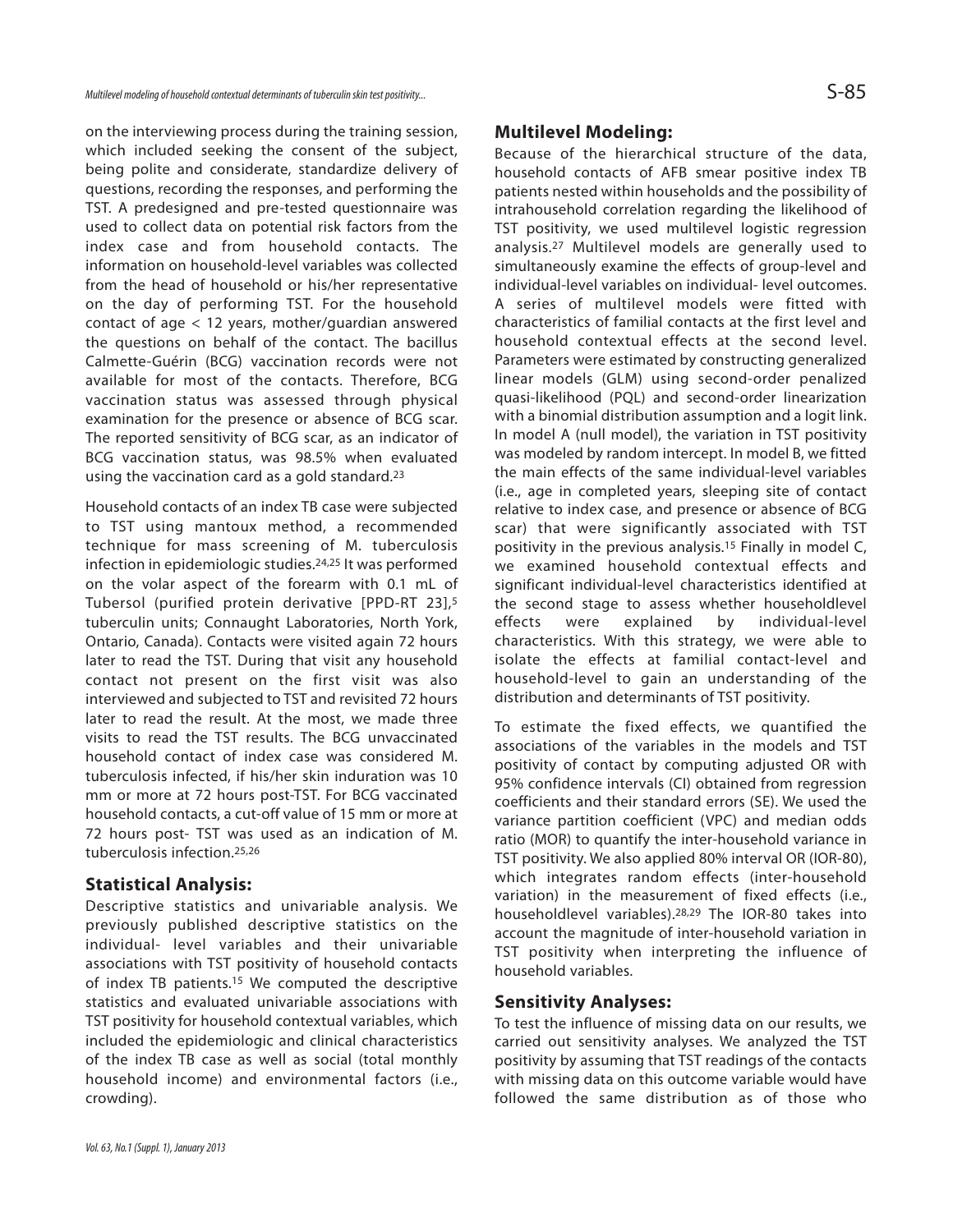remained under observations (group mean substitution),<sup>30</sup> Subsequently, the results from sensitivity analyses were compared with that of main analyses (complete-case analysis).<sup>31</sup>

## **Results**

## **Descriptive and Univariable Analyses:**

The participation rate was 99.5% (383/385) when the contacts were explained the benefit of TST and if needed, followed by free prophylactic or curative TB therapy as appropriate. Of the 385 TB contacts included, only two female contacts of female index TB patients refused to undergo TST and to report either age or to be examined for BCG scar. Of the remaining 383 participants, 24 (6.3%) could not be traced on repeated visits for TST reading. Of these 24 contacts, most (16) were a second degree relative of the index TB patient, male (16), never married (18), and all 24 were contacts of female index patients. Thus, the effective sample size

Table-1: Frequency distribution of individual-level characteristics of household contacts of the smear-positive tuberculosis cases recorded during a cross-sectional study of risk factors associated with tuberculin skin test positivity among household contacts of index cases, Umerkot, Pakistan, August-September 1999 (N = 385).

| <b>Variables</b>                        | <b>Number</b>  | $\frac{0}{6}$ |
|-----------------------------------------|----------------|---------------|
| Age of household contact (years)        |                |               |
| $0.25 - 4$                              | 68             | 17.7          |
| $5 - 14$                                | 83             | 21.6          |
| $5 - 24$                                | 103            | 26.8          |
| >25.0                                   | 130            | 33.9          |
| Gender                                  |                |               |
| Male                                    | 205            | 53.2          |
| Female                                  | 180            | 46.8          |
| <b>Education (years of schooling)</b>   |                |               |
| Nil                                     | 277            | 71.9          |
| $1-5$ years                             | 36             | 9.4           |
| 6-10 years                              | 45             | 11.7          |
| $> 10$ years                            | 27             | 7.1           |
| <b>Marital status</b>                   |                |               |
| Ever married                            | 149            | 38.7          |
| Never married                           | 236            | 61.3          |
| <b>BCG</b> scar                         |                |               |
| Present                                 | 57             | 14.8          |
| Absent                                  | 327            | 85.2          |
| Relationship of contact with index case |                |               |
| Husband                                 | 28             | 7.3           |
| Wife                                    | 34             | 8.8           |
| Child                                   | 184            | 47.8          |
| Sibling                                 | 23             | 6             |
| Father                                  | 8              | 2.1           |
| Mother                                  | 8              | 2.1           |
| Grandparent                             | 1              | 0.3           |
| Uncle/Aunt                              | $\overline{2}$ | 0.5           |
| <b>Others</b>                           | 97             | 25.2          |

for all further analyses was 359 contacts.

The prevalence of TST positivity among household contacts of AFB sputum-smear positive index TB patients was 49.9% (179/359). Over 50% of the contacts were 15 years of age or older, 53% were male, 61% were never married, BCG scar was invisible in 85% of the contacts, and about 48% of the familial contacts were the children of index pulmonary TB patients (Table-1). The C<sup>2</sup> analysis of individual-level variables showed that contact's age (years), education, marital status, relationship with index case, visibility of BCG scar in contact, sleeping site of contact relative to index case, sharing utensils with index case were significantly ( $P \leq$ 0.05) associated with TST positivity (Table-2).

Table-2:  $X^2$  analysis of individual-level factors from a cross-sectional study of tuberculin skin test (TST) positivity among household contacts of smear-positive tuberculosis cases, Umerkot, Pakistan; August-September 1999 (N = 359).

| <b>Variables</b>                         | <b>TST positive</b> |              |      |         |
|------------------------------------------|---------------------|--------------|------|---------|
|                                          | contacts* $n$ (%)   | <b>Total</b> | χ2   | P       |
| Age of contact (years)                   |                     |              |      |         |
| $0.25 - 4$                               | 14(23)              | 60           | 27.5 | < 0.001 |
| $5 - 14$                                 | 39 (52)             | 75           |      |         |
| $15 - 24$                                | 46 (47)             | 99           |      |         |
| >25                                      | 80(64)              | 125          |      |         |
| Gender                                   |                     |              |      |         |
| Male                                     | 94 (50)             | 189          | 0.03 | 0.96    |
| Female                                   | 85 (50)             | 170          |      |         |
| <b>Education</b>                         |                     |              |      |         |
| <b>Illiteratet</b>                       | 142 (55)            | 259          | 9.2  | 0.002   |
| Literate                                 | 37(37)              | 100          |      |         |
| <b>Marital status</b>                    |                     |              |      |         |
| <b>Fver married</b>                      | 87(61)              | 143          | 11.5 | 0.001   |
| Never married                            | 92 (43)             | 216          |      |         |
| Relationship of contact with index case‡ |                     |              |      |         |
| Spousal                                  | 41 (66)             | 62           | 8.6  | 0.014   |
| First degree                             | 103 (48)            | 215          |      |         |
| Second degree                            | 35(43)              | 82           |      |         |
| <b>BCG</b> scar in contact               |                     |              |      |         |
| Present                                  | 34 (62)             | 55           | 3.7  | 0.054   |
| Absent                                   | 145 (48)            | 304          |      |         |
| Sleeping site relative to index case     |                     |              |      |         |
| Same bedroom                             | 118 (56)            | 211          | 7.5  | 0.006   |
| Different bedroom                        | 61(41)              | 148          |      |         |
| Sharing of utensil with index case       |                     |              |      |         |
| Yes                                      | 132 (56)            | 238          | 8.9  | 0.003   |
| No                                       | 47 (39)             | 121          |      |         |

\* Contact was considered MTB ( Mycobacterium tuberculosis ) infected, if his/her skin induration  $\geq$ 10 mm without bacillus Calmette-Guérin (BCG) vaccination and  $\geq$ 15 mm with BCG vaccination at 72 hours post-tuberculin test, otherwise he/she was regarded as Mycobacterium tuberculosis non-infected.

† Illiterate = had no formal school education; literate = had one or more years of schooling.

‡ Relationship of contact with index case: Spousal: (husband or wife); First degree: (child, sibling, and parents; second degree: grandparents, uncle, aunt, brother-in-law, and sister-in-law, others).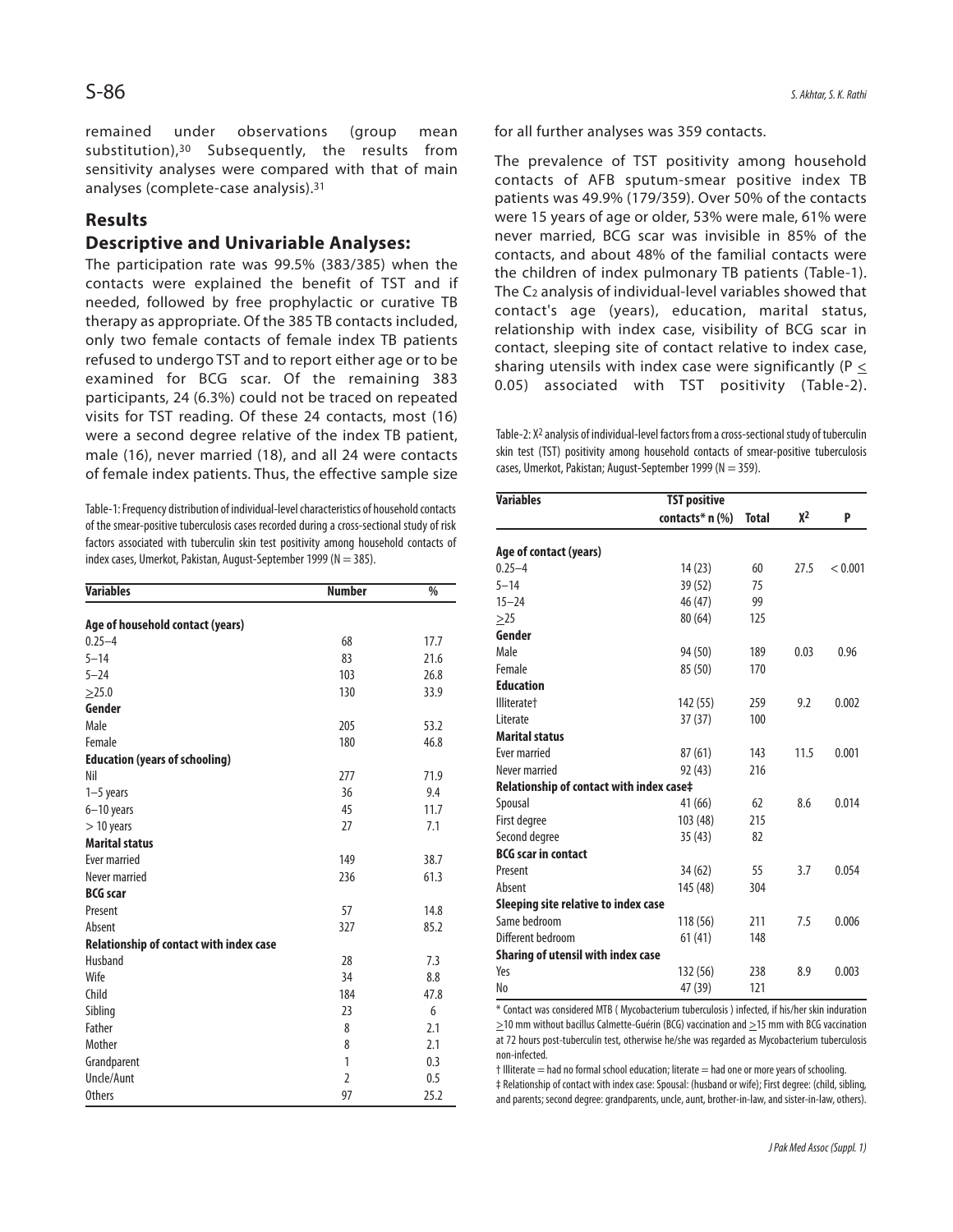Household contextual variables significantly ( P £ 0.05) related with contact's TST positivity were gender of index case, education of index case, duration of TB in index TB case, intensity of AFB smear status in index case, and haemoptasis status of index case (Table-3).

### **Multilevel Models**

Multilevel logistic regression analysis of the fixed effects showed that compared with contacts 4 years of age or less, contacts were significantly more likely to be TST positive if their age was 5-14 years (adjusted  $OR = 2.60$ ; 95% CI: 1.32-5.01) or 15-24 years (adjusted OR = 4.45;

Table-3:  $X^2$  analysis of household-level variables from a cross-sectional study of tuberculin skin test positivity among the contacts of 77 index patients with infectious pulmonary tuberculosis, Umerkot, Pakistan, ( $N = 359$ ).

| <b>Variables</b>                     | <b>TST positive</b> |              |       |          |
|--------------------------------------|---------------------|--------------|-------|----------|
|                                      | contacts n (%)      | <b>Total</b> | $X^2$ | P        |
| Age (years) of the index case*       |                     |              | 4.6   | 0.204    |
| $<$ 25                               | 42 (60)             | 70           |       |          |
| $26 - 34$                            | 25 (49)             | 51           |       |          |
| $35 - 49$                            | 56 (44)             | 127          |       |          |
| >50                                  | 56(51)              | 111          |       |          |
| Gender of index case                 |                     |              | 7.3   | 0.007    |
| Male                                 | 84 (43)             | 194          |       |          |
| Female                               | 95 (58)             | 165          |       |          |
| <b>Education of index case</b>       |                     |              |       |          |
| (years of formal schooling)          |                     |              | 7.7   | 0.005    |
| $\geq 5$                             | 174 (52)            | 336          |       |          |
| < 5                                  | 5(22)               | 23           |       |          |
| Home ownership                       |                     |              | 2.9   | 0.089    |
| Yes                                  | 124 (47)            | 263          |       |          |
| N <sub>0</sub>                       | 55 (57)             | 96           |       |          |
| Crowding index                       |                     |              | 0.1   | 0.757    |
| < 2                                  | 20(48)              | 42           |       |          |
| >2                                   | 159 (50)            | 317          |       |          |
| Duration (year) of TB in index case† |                     |              | 7.8   | 0.005    |
| $<$ 1                                | 75 (42)             | 177          |       |          |
| >1                                   | 104 (57)            | 182          |       |          |
| Intensity of AFB smear positivity    |                     |              |       |          |
| in index casett                      |                     |              | 17.2  | < 0.0001 |
| $\leq$ + +                           | 111 (43)            | 258          |       |          |
| $> + +$                              | 68 (67)             | 101          |       |          |
| Index case ever had haemoptasis      |                     |              | 5.9   | 0.015    |
| No                                   | 60(42)              | 143          |       |          |
| Yes                                  | 119 (55)            | 216          |       |          |
|                                      |                     |              | 0.4   | 0.554    |
| Index case had chest cavity§<br>No   |                     |              |       |          |
|                                      | 114 (49)            | 234          |       |          |
| Yes                                  | 65(52)              | 125          |       |          |

\* Index case: The first member of household presented to NGO clinic at Umerkot.

† Number of months since the diagnosis of TB in assumed index case.

 $\dagger\dagger$  Intensity of sputum smear-positivity:  $+=1-10$  acid-fast bacteria in the whole slide.  $++ = 1-10$  acid-fast bacteria per microscopic field ( $\times$ 1,000);  $+++$  = more than 10 acid-fast bacteria per microscopic field .

§ Cavitary lesion present on chest x-ray of index case.

95% CI: 1.98-9.97) or 25 years or more (adjusted OR = 7.16; 95% CI: 3.39-15.10). Furthermore, familial contacts were significantly more likely to be TST positive if they had slept in the same room as that of the index TB patient (adjusted OR = 2.64; 95% CI: 1.48-4.71) (Table-4 ; model C). Over and above the individual-level variables, household contacts were significantly more likely to be TST positive if the index TB patient was a female (adjusted OR = 2.20; 95% CI: 1.25-3.87) or if the intensity of AFB sputum-smear positivity in index TB patient was graded more than 2 (adjusted  $OR = 3.19$ ; 95% CI: 1.86-5.46). However, IOR-80s for householdlevel variables in the model were very wide and contained 1 both for gender (IOR-80: 0.25-19.77) and intensity of AFB smear positivity of index patients (IOR-80: 0.36-28.65) (Table-4 ; model C). Therefore, the contextual effects of these two variables on the contact's TST positivity were not strong enough when compared with the residual household-level heterogeneity.

Multilevel logistic regression analysis of random effects showed that household intercept variance (±SE) in model A, B, and C was 2.00±0.54, 3.31±0.83, and 1.47±0.70, respectively, and was substantially large in each case. Consequently, MORs and VPCs in all three models were also large (Table-4 ; models A-C). In addition, as noted earlier, IOR-80s for both the contextual variables in the model included 1, thus confirming the low importance of these contextual effects in the present study.

#### **Sensitivity Analyses:**

We assigned TST positive status to 14 randomly selected contacts from the total of 24 contacts with missing TST readings to reflect the proportion of TST positivity among the contacts of female index TB patients. With this approach, the overall prevalence of TST positivity (50.3%) was nearly the same as that of main analysis (49.9%). Furthermore, we found no meaningful differences in the effects obtained from the sensitivity analyses compared with those of the main analyses.

### **Discussion**

Individuals with exposure to an infectious TB patient in congregate settings (e.g., household, close social, work place contacts) are considered as high-priority contacts for rapid evaluation. Resultant identification and chemoprophylactic therapy of contacts infected by a TB patient helps to prevent future TB cases.<sup>32</sup> The TST continues to be the standard test for detecting latent infection with M. tuberculosis using purified protein derivatives of M. tuberculosis . However, problems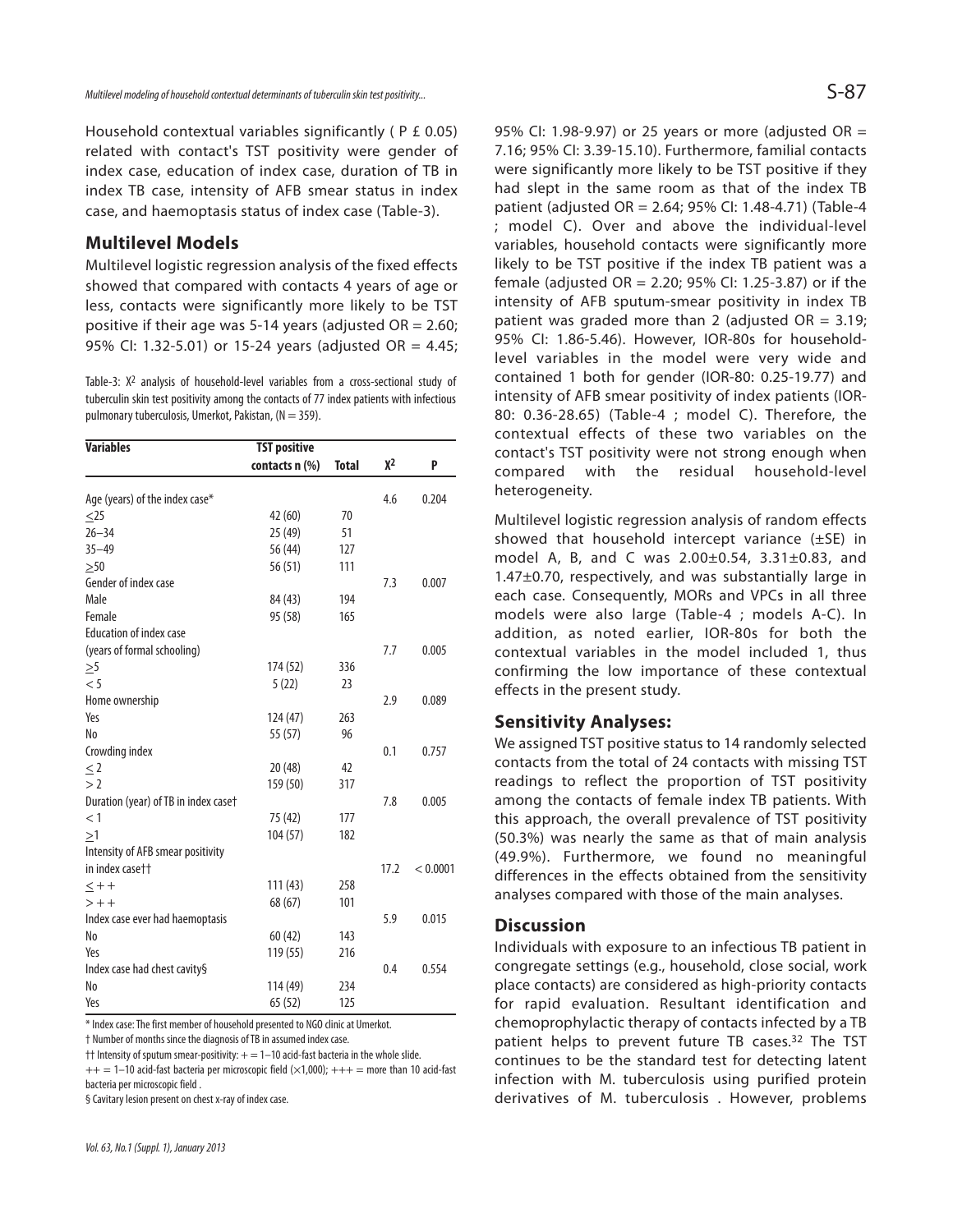Table-4: Estimates of individual-level and household-level fixed and random effects obtained from multilevel logistic regression analysis of tuberculin skin test positivity among contacts of index tuberculosis patients, Umerkot, Pakistan, 2002.

| <b>Effects</b>                                                | Model A        | Model B adj. OR (95% CI) | Model C adj. OR (95% CI) |
|---------------------------------------------------------------|----------------|--------------------------|--------------------------|
| <b>Fixed effects</b>                                          |                |                          |                          |
| Individual-level variables                                    |                |                          |                          |
| Age of the contact (years)                                    |                |                          |                          |
| $5 - 14$ (vs. 0.5-4)                                          |                | $6.44(2.32 - 17.84)$     | $2.60(1.32 - 5.01)$      |
| $15 - 24$                                                     |                | 12.48 (4.04 - 38.06)     | $4.45(1.98 - 9.97)$      |
| >25                                                           |                | 24.58 (8.91-67.85)       | $7.16(3.39 - 15.10)$     |
| Sleeping site relative to index case (same vs. separate room) |                | $3.92(1.88 - 8.16)$      | $2.64(1.48 - 4.71)$      |
| Household-level variables                                     |                |                          |                          |
| Gender of index patient (female vs. male)                     |                |                          | $2.20(1.25 - 3.87)$      |
| IOR-80                                                        |                |                          | $(0.25 - 19.77)$         |
| Intensity of AFB sputum-smear positivity of index case        |                |                          | $3.19(1.86 - 5.46)$      |
| $($ > + + vs. £ + +)                                          |                |                          |                          |
| <b>IOR-80</b>                                                 |                |                          | $(0.36 - 28.65)$         |
| Random effects                                                |                |                          |                          |
| Household intercept variance (SE)*                            | $2.00(0.54)$ * | $3.31(0.83)$ *           | $1.47(0.70)$ *           |
| VPC(%)                                                        | 37.83          | 50.14                    | 30.91                    |
| <b>MOR</b>                                                    | 3.84           | 5.63                     | 3.17                     |

\* (SE), standard error of the variance.

Adj. OR = adjusted odds ratio; CI = confidence interval; IOR-80 = interval odds ratio-80; VPC = variance partition coefficient; MOR = median odds ratio.

resulting from prior immunization with BCG vaccine or environmental mycobacteria and low TST sensitivity in immunosuppressed individuals, such as those infected with human immunodeficiency virus (HIV), underline the need for more specific and more sensitive tests. Substantial progress has been made for the development of new diagnostic tests to detect latent infection with M. tuberculosis , and in several low endemic countries such tests have been included in the panel of procedures for investigating contacts of patients with infectious TB. However, the potential use of these high cost tests in TB endemic countries is still debated.<sup>33</sup> Therefore, despite some of these shortcomings TST continues to be the standard test for use in field epidemiologic studies in less developed countries.

### **Prevalence of TST Positivity:**

In this cross-sectional study, the prevalence of TST positivity among the household contacts of AFB smearpositive patients was 49.9%. To our knowledge similar data from the study area or other areas of Pakistan are not available for comparison. However, comparable data on the prevalence of M. tuberculosis infection among the contacts of TB patients as high as 41% in Spain, $34$  63.9% in Brazil, $35$  and 66% in Uganda, 36 have been reported. In a high TB incidence area, 34% of children under the age of 5 years and living in the same household as an index TB case, were reportedly

diseased and 14% were infected with M. tuberculosis. 37 Recently, during an investigation in the United States, 39% of high priority contacts (work place) of index infectious TB patients were TST positive.<sup>38</sup> The difference in the prevalence of TST positivity among high priority contacts in various settings may be the result of different contact types (household versus workplace) with variable exposure intensity and its duration and difference in background rates of exposures to M. tuberculosis. Nonetheless, the results of the present study corroborate the earlier findings that the close contact with an AFB sputumsmear positive index case poses a substantially higher risk of acquiring M. tuberculosis infection in less developed countries. We could not assess the sputum smear status of the TST positive contacts, but one could speculate that a considerable number of these contacts could have active TB and contribute to the continued spread of M. tuberculosis infection in their households and in the community at large. It is known that once M. tuberculosis infection has occurred, the risk for development of TB is influenced by the duration of infection<sup>39</sup> and intrinsic characteristics, such age, $40$ body build, BCG vaccination,<sup>41</sup> HIV infection,<sup>42</sup> and host genetic susceptibility.42,44 The role of such factors in influencing the progression from M. tuberculosis infection to disease in this population merits further investigations.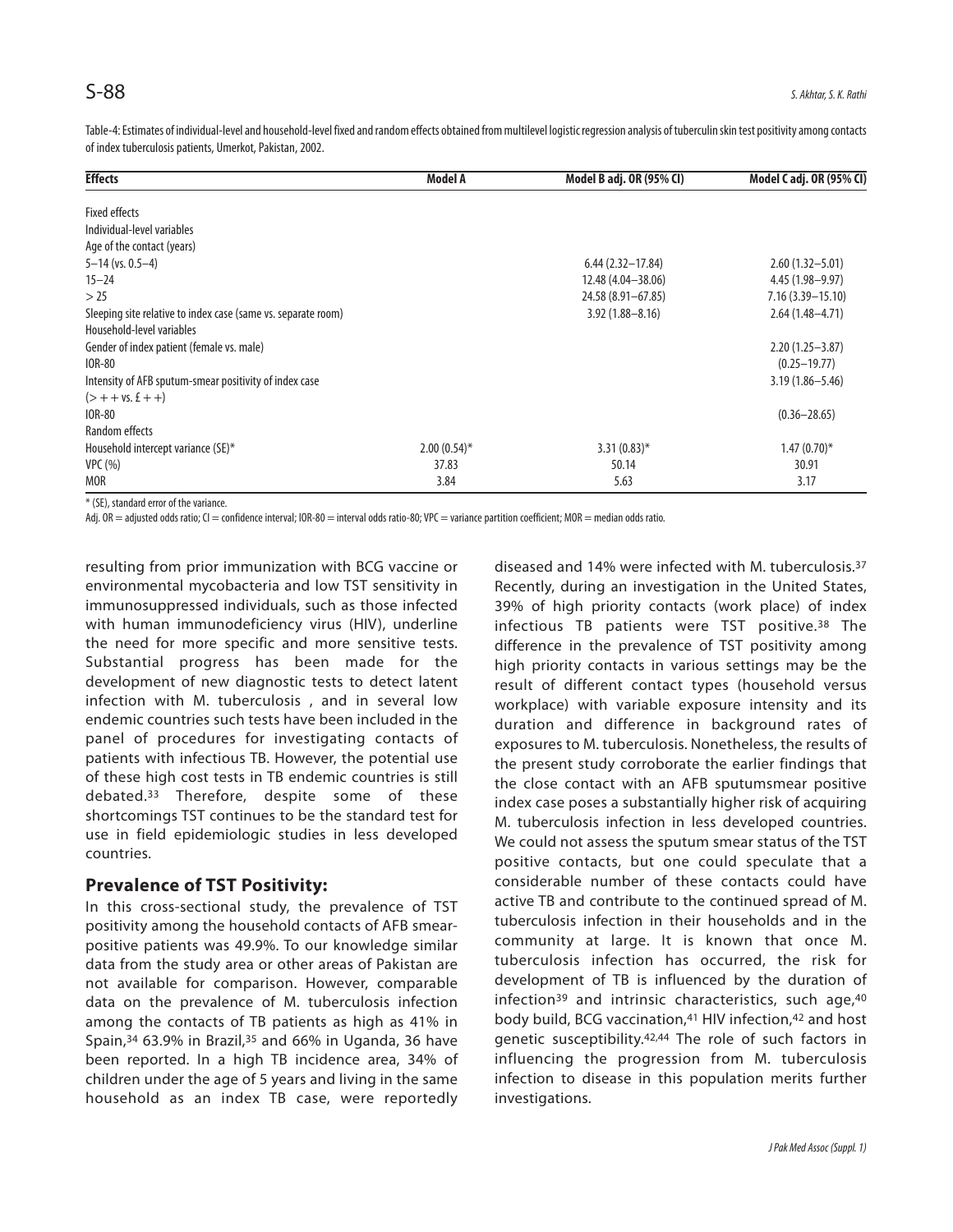In this study, we have identified several risk factors associated with TST positivity among household contacts of index TB patients. The role of these factors in potential intra-household transmission of M. tuberculosis from index patients to contacts has been previously described.15,45-47 However, we are unaware of any published data that have been analyzed in a multilevel setting to evaluate the household contextual determinants of TST positivity among the contacts after taking into account individual-level characteristics. Our main motivation for this analysis was to obtain the estimates of the fixed effects of household contextual parameters. Therefore, the multilevel approach was an appropriate analytical technique as it gave less biased estimates along with appropriate standard errors.

#### **Fixed Effects:**

Individual-level factors. Consistent with previous findings, a trend of increasing odds of TST positivity with increasing age was observed in this study, 47 perhaps as a result of an extended duration and a higher frequency of close intimacy with index TB cases. Additionally, household contacts with increasing age might have been exposed to other AFB smearpositive TB cases in the neighborhood, because in an area of high TB incidence most of the transmission of M. tuberculosis infection takes place outside the household.<sup>12</sup> In a similar setting in rural India, with a culture of extended families and the contact network spanning beyond the nuclear family, 80% of M. tuberculosis infected persons in any age group occurred in households without TB cases.<sup>16</sup> We focused on the well-defined social network of a household and did not delineate contact network outside the household. Therefore, how much exposure to M. tuberculosis infection has occurred outside the household is unknown in this study. Furthermore, the proportion of exposure to M. tuberculosis outside the household in such settings may differ from region to region depending on the prevalence of TB and mixing patterns of infectious cases. 16 Any future investigations in this and similar settings may consider taking into account the amount and pattern of exposure within and outside the households of index TB patients; preferably using molecular epidemiologic techniques.

To assess the level of proximity of contact made with the index case, the sleeping site of household contact relative to index TB patient was considered. In this study TST positive contacts were significantly more likely than TST negative contacts to have had slept in the same bedroom with index case. This type of intimacy of

contacts with index case is quite common in less developed countries, wherein household contacts often share either the same bedroom or same bed with index case. This type of prolong contact has been shown to be independently associated with TB status of household contacts. 16 This behavior seemed to have resulted due to over-crowding, because most of the housing units in the study area are one bedroom with an average household size of 5.4.

In our analysis, we could not demonstrate significant association between the presence of BCG scar and a positive TST among contacts of index infectious TB patients. There are conflicting reports regarding the influence of BCG vaccination on TST. Our previous analysis 15 and a recent study<sup>47</sup> showed a marginally significant association between BCG scar status and positive TST. A meta-analysis showed that BCG vaccination increased the TST positivity,<sup>48</sup> which may have several alternate explanations. For example, several studies have demonstrated that after BCG vaccination, skin test reaction wanes with time and the vaccine-induced protection is likely to last for 15 to 20 years. Furthermore, BCG vaccine has a documented protective effect against TB meningitis and disseminated TB among infants and young children. However, it does not prevent primary infection with M. tuberculosis and, more importantly does not prevent reactivation of endogenous latent M. tuberculosis infection, which is the principal source of spread of M. tuberculosis infection in the community. 49,50 Nevertheless, the role of BCG vaccination on the duration of protection against infection with M. tuberculosis needs to be reassessed so as to devise an effective revaccination scheduled in this and similar setting in less developed countries with a greater load of mycobacterial exposure.

## **Household-level Factors:**

The AFB sputum-smear positive grade of index case was associated with increased odds of TST positivity among household contacts of index TB cases in this study. These findings are consistent with previous data showing that index cases with high-grade sputum smears are highly infectious to others,<sup>51-53</sup> wherein positive TB rates among contacts of index TB patients with a smear grade of 2 or more were 7 times higher than among contacts of index TB patients with a grade of 1.54

The household contacts of female index patients compared with male index patients were twice as likely to be TST positive. Previous studies have looked at the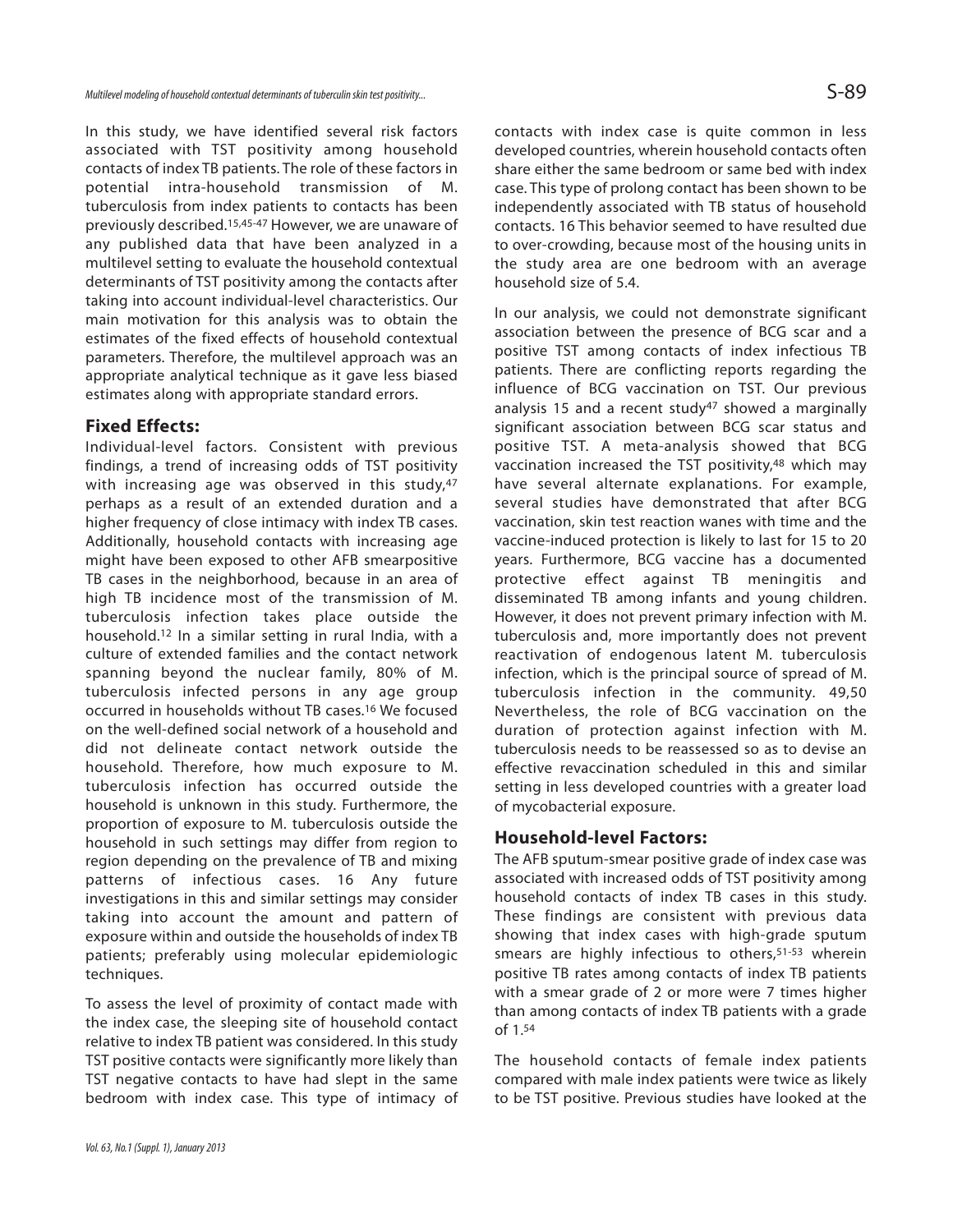gender of index TB patient in relation to the risk of M. tuberculosis infection among household contacts of such patients.<sup>16,45-47</sup> However, to our knowledge none has implicated the role of index TB patient's gender in disproportionate increase in the risk of acquiring M. tuberculosis infection among household contacts. This is an interesting observation; the possible explanation is that female index TB patients in this and similar settings in the region tend to spend more time at home and thus a relatively extended duration of exposure to their contacts compared with male TB index patients. However, this finding needs to be verified in future studies. Education of index case, duration of TB in index case, and index case ever had haemopytasis had no apparent independent associations with TST status as assessed in multilevel models in this study.

## **Random Effects:**

We examined whether household had a general contextual effect on TST positivity of a familial contact of an index TB patient. As noted earlier, this contextual phenomenon was measured by VPC (%) and MOR. We also computed IOR-80s, which integrated the interhousehold variance in the evaluation of householdlevel fixed effects. In model C, IOR-80s both for gender of index TB patient and intensity of AFB-sputum smear positivity of index TB patient included 1, thus indicating low importance of these two household- level fixed effects for TST positivity among familial contacts of index TB patients. The MORs was substantially large and ranged from 3.17 to 5.63 in three models, suggestive of considerable household differences among familial contacts' probabilities of being TST positive. The household intercept variances in three models were large ranging from 1.47 to 3.30, reflecting substantial differences in the probabilities of being TST positive among the familial contacts across the households. Therefore, there are still unknown household-level factors conditioning the probability of M. tuberculosis transmission in this and perhaps in other settings with similar characteristics. Earlier studies also suggested the household as a complex system of interacting risks for M. tuberculosis infection and subsequently its progression to disease.<sup>16</sup> Further research needs to clarify these modes of M. tuberculosis transmission using better definitions and assessment of household attributes.

## **Limitations of the Study:**

Several potential limitations should be considered in interpreting the results of this study. First, the study is limited by cross-sectional design so temporality (causeand-effect relationships) cannot be established. Second, from a given household, the first subject registered for treatment at the UATA clinic was assumed to be the index case. We are however, uncertain whether he/she is indeed the first person who was infected or is a secondary contact of another infected member in the household, but exhibited disease earlier than the other M. tuberculosis infected household member. Third, we could not distinguish between contacts that developed TST positivity resulting from exposure to an identified index TB patient in the household or from exposure to another TB patient in the neighborhood. It has been shown that in a highincidence area M. tuberculosis transmission takes place mainly outside the household.<sup>12</sup> Fourth, after the exposure to M. tuberculosis the ability of TST to detect a delayed type of hypersensitivity reaction on an average is 4-12 weeks.<sup>33</sup> Therefore, some of the non-infected household contacts might have been incubating the M. tuberculosis but could not be detected by TST directing the results towards the null. Fifth, the duration of contact of each household member with the index case could not be ascertained, because the exact dates of diagnosis of M. tuberculosis infection in most of the index TB cases were not available. Sixth, because all of the index cases were AFB smear-positive, we cannot draw any inference regarding the risk of M. tuberculosis transmission in the household of AFB sputum-smear negative index TB cases. Seventh, in this study we could not assess the intra-observer and inter-observer variability of reading the TST results. However, we draw contention from the fact that such variation possibly was minimal because all the interviewers were medical graduates and their prior training, before the start of the actual study, may have given them sufficient experience to conduct TST and objective measurement of the TST results. Finally, we had missing data on TST results for 6.3% of contacts of female index TB patients. Therefore, it is possible that this might have slightly biased the results and/or reduced the study power.<sup>31</sup> However, we found no meaningful differences between the results of the main analysis and those from sensitivity analysis. Also, reassuring were the comparable findings of a study in Brazilian families, wherein TST positivity was 54% and 40% among the household contacts of female and male index TB patients, respectively,<sup>55</sup> the figures nearly similar to those in our study.

In this study, we could not determine whether index TB patients were suffering from multidrug-resistant TB. The evaluation of such TB patients and their required treatment should be the priority to help shrink the pool of infectious individuals. Investigation of household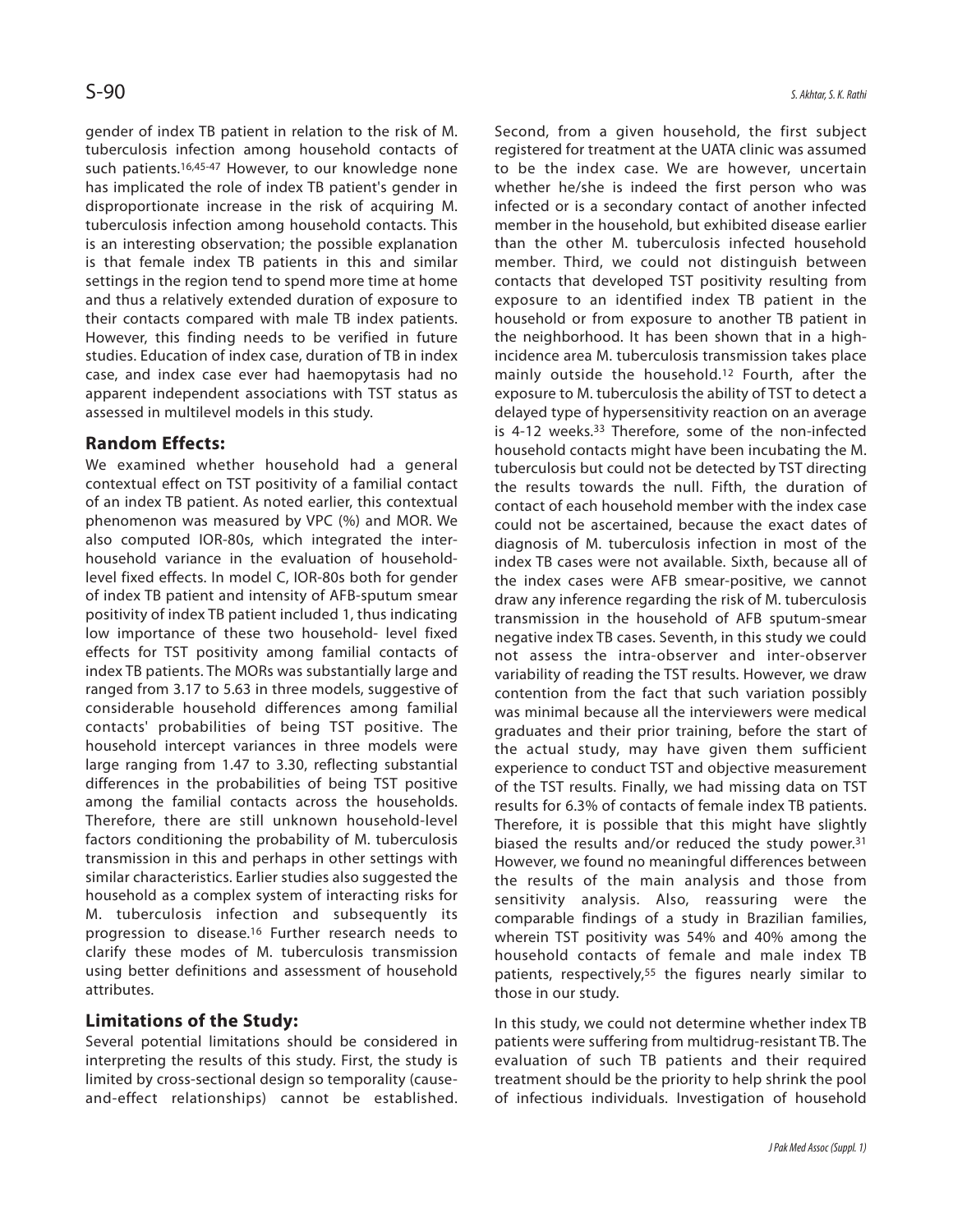and other close contacts of an infectious TB patient is a standard practice in developed countries to identify subjects having M. tuberculosis infection and TB disease. 13,46 However, contacts' evaluation is not an integral component of a TB control program in many less developed countries. Therefore, the results of this study reinforce the need for active case-finding among household contacts of infectious cases in TB high burden countries such as Pakistan. This procedure may identify substantially more subjects who could qualify for chemoprophylaxis or supervised therapy under DOTS (directly observed treatment short course) program and help achieve the World Health Organization (WHO) set targets of 70% case detection and 85% cure rate.<sup>56</sup> The individual-level and household-level characteristics identified in this study should be considered while prioritizing contacts for investigations to use the available resources effectively. Enhanced motivation of household contacts of infectious TB patients through educational intervention, based on the findings of this study, may further improve TB prevention and control in the near future in resource-constrained settings in Pakistan and perhaps other countries in the region.

#### **Acknowledgments**

We thank the many individuals who have helped in this study with particular gratitude to Shaheena Qayyum, Rano Mal, Majid Memon, and the staff of UATA clinic. We also thank the referees of the journal for their thoughtful comments that have improved the presentation of the manuscript.

#### **Financial Support:**

The study was supported by Umerkot Antituberculosis Association and the Department of Community Health Sciences, Aga Khan University, Karachi, Pakistan.

#### **References**

- 1. WHO, The World Health Report 2004: Changing History. Geneva: World Health Organization.
- 2. Maartens G, Wilkinson RJ, 2007. Tuberculosis. Lancet 370: 2030- 2043.
- 3. WHO, 2006. Global Tuberculosis Control: Surveillance, Planning, Financing. Geneva, 2006: WHO/HTM/TB/362.
- 4. Dye C, Scheele S, Dolin P, Pathania V, Raviglione MC, 1999. Global burden of tuberculosis: estimated incidence, prevalence, and mortality by country. JAMA 282: 677-686.
- 5. Corbett EL, Watt CJ, Walker N, Maher D, Williams BG, Raviglione MC, Dye C, 2003. The growing burden of tuberculosis: global trends and interactions with HIV epidemic. Arch Intern Med 163: 1009-1021.
- 6. Dye C, 2006. Global epidemiology of tuberculosis. Lancet 367: 938-940.
- 7. Morrison J, Pai M, Hopewell PC, 2008. Tuberculosis and latent tuberculosis infection in close contacts of people with

pulmonary tuberculosis in low-income and middle-income countries: a systematic review and meta-analysis. Lancet Infect Dis 8: 359-368.

- 8. Liippo KK, Kulmala K, Tala EO, 1993. Focusing tuberculosis contact tracing by smear grading of index cases. Am Rev Respir Dis 148: 235-236.
- 9. Chapman JS, Dyerly MD, 1964. Social and other factors in intrafamilial transmission of tuberculosis. Am Rev Respir Dis 90: 48-60.
- 10. Rubel AJ, Garro LC, 1992. Social and cultural factors in the successful control of tuberculosis. Public Health Rep 107: 626- 636.
- 11. Lomnitz L, 1977. Networks and Marginality: Life in a Mexican Shanty Town . New York: Academic Press.
- 12. Verver S, Warren RM, Munch Z, Richardson M, van der Spuy GD, Borgdorff MW, Behr MA, Beyers N, van Helden PD, 2004. Proportion of tuberculosis transmission that takes place in households in a high-incidence area. Lancet 363: 212-214.
- 13. Reichler MR, Reves R, Bur S, Thompson V, Mangura BT, Ford J, Valway SE, Onorato IM; Contact Investigation Study Group, 2002. Evaluation of investigations conducted to detect and prevent transmission of tuberculosis. JAMA 287: 991-995.
- 14. Van Geuns HA, Meijer J, Styblo K, 1975. Results of contact examination in Rotterdam, 1975-1969. Bull Int Union Tuberc 50: 107-124.
- 15. Rathi SK, Akhtar S, Rahbar MH, Azam SI, 2002. Prevalence and risk factors associated with tuberculin skin test positivity among household contacts of smear-positive pulmonary tuberculosis cases in Umerkot, Pakistan. Int J Tuberc Lung Dis 6: 651-657.
- 16. Guwatudde D, Nakakeeto M, Jones-Lopez EC, Maganda A, Chiunda A, Mugerwa RD, Ellner JJ, Bukenya G, Whalen CC, 2003. Tuberculosis in household contacts of infectious cases in Kampala, Uganda. Am J Epidemiol 158: 887-898.
- 17. District Census Report 1998. Census Publication No. 617. Population Census Organization, Statistics Division. Islamabad: Government of Pakistan.
- 18. Datta M, Radhamani MP, Selvaraj R, Paramasivan CN, Gopalan BN, Sudeendra CR, Prabhakar R, 1993. Critical assessment of smear positive pulmonary tuberculosis programme. Tuber Lung Dis 74: 180-186.
- 19. Kamat SR, Dawson JJY, Devadatta DS, Fox W, Janardhanam B, Radhakrishna S, Ramakrishnan CV, Somasundararam PR, Stott H, Velu S, 1998. A controlled study of the influence of segregation of tuberculosis patients for year on the attack rate of tuberculosis in a 5 year period in close family contacts in South India. Bull World Health Organ 76: 109-124.
- 20. Ott L, An Introduction to Statistical Methods and Data Analysis . PWS-Kent Publishing Company, Boston, 1988, 229.
- 21. Schlesselman JJ, Stolley PD, Case-Control Studies: Design, Conduct, Analysis . Oxford University Press, New York, 1982.
- 22. International Union against Tuberculosis and Lung Disease, 1986. Technical guide for sputum examination for tuberculosis by direct microscopy. Bull Int Union Tuberc Lung Dis 6: 1-16.
- 23. Pereira SM, Dourado I, Barreto ML, Cunha SS, Ichiara MY, Hijjar MA, Goes JC, Rodrigues LC, 2001. Sensitivity and specificity of BCG scar reading in Brazil. Int J Tuberc Lung Dis 5: 1067-1070.
- 24. Alcaide J, Altet MN, Plans P, Parrón I, Folguera L, Saltó E, Domínguez A, Pardell H, Salleras L, 1996. Cigarette smoking as a risk factor for tuberculosis in young adults: a case-control study. Tuber Lung Dis 77: 112-116.
- 25. al-Kassimi FA, Abdullah AK, al-Orainey IO, Benar AB, al-Hajjaj MS, al-Majed S, 1991. The significance of positive Mantoux reactions in BCG-vaccinated children. Tubercle 72: 101-104.
- 26. Falk A, O'Connor JB, Pratt C, 1969. Classification of pulmonary